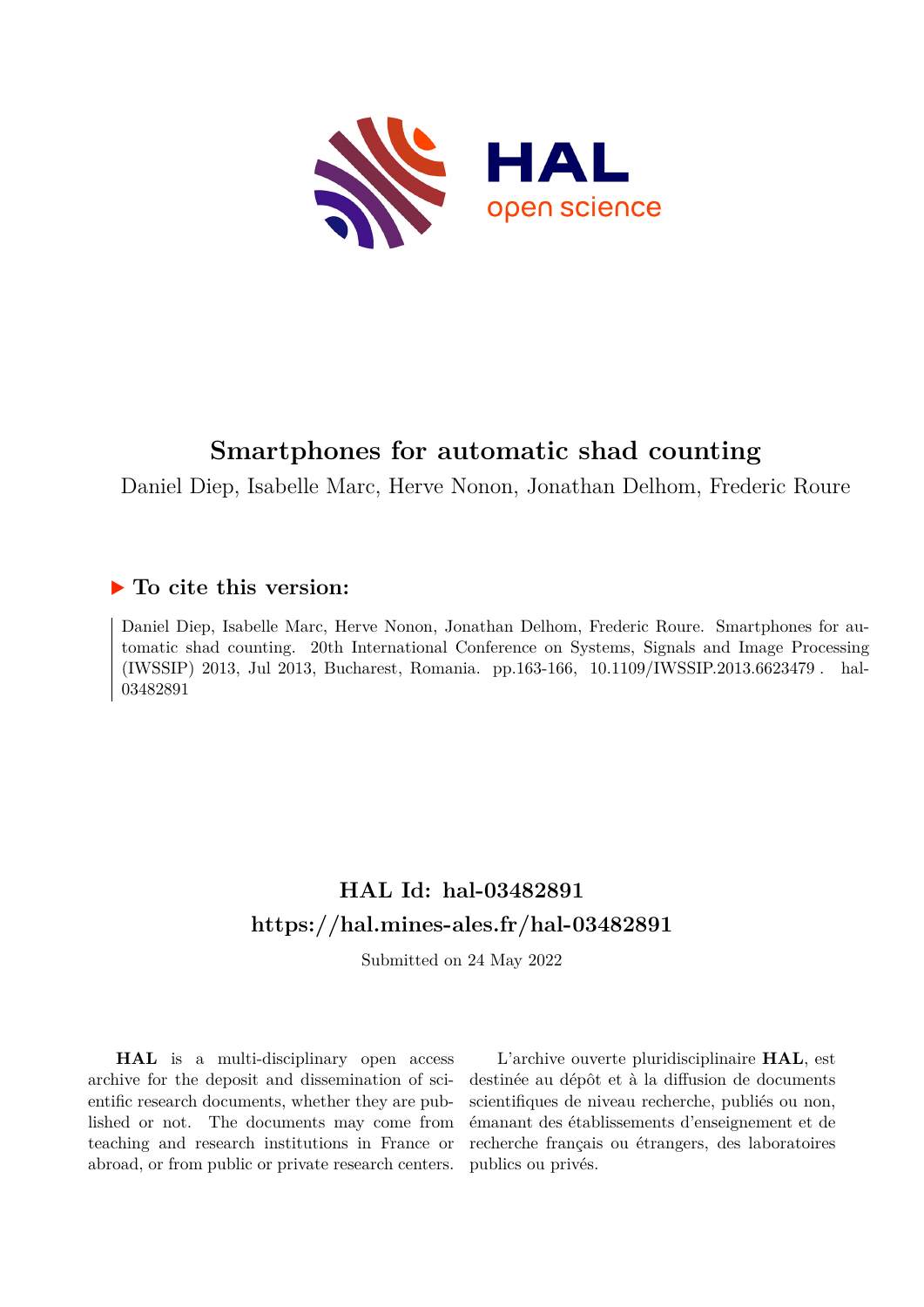# Smartphones for Automatic Shad Counting

Daniel DIEP, Isabelle MARC LGI2P, Ecole des Mines d'Alès Nimes, France daniel.diep@mines-ales.fr

> Hervé NONON DIVULCO Montpellier, France

*Abstract***— Smartphones are used here to develop a signal processing application. An acoustic signal analysis method is proposed for estimating the population of migrating shad (Alosa fallax rhodanensis) in rivers. The method consists in detecting sounds of splashes produced by shads during spawning acts. It is based on short-term spectral analysis, combined with GMM classification. The results obtained are very promising, and will be used to deploy automatic counting field devices.** 

#### *Keywords— acoustic recognition, classification, smartphone application, shad, Alosa fallax rhodanensis*

#### I. INTRODUCTION

Twaite shad (Alosa fallax) is a migratory fish living primarily in the seas which goes up the rivers to breed in spring. In Europe, this species has considerably declined in the midth of the 20th century due to overfishing, pollution and obstacles to migration, and for this reason is now given considerable legal protection [1]. Monitoring the numbers of shads at their reproduction sites is an important indicator for measuring interannual changes in their population. In particular, it enables the evaluation of the effectiveness of structures such as sluices and fish passes, created to facilitate their annual upstream migration [2], [3].

Shad reproduce at night near to the surface of the water, turning quickly and noisily at the time of egg-laying and emitting a characteristic sound lasting a few seconds known as a "spawning splash". The currently used measuring method is manual counting, from the river bank, by an observer who listens and counts the splashes. This manual counting method is highly restrictive and costly in terms of human resources.

Recently, thanks to technological advances in the field of multimedia, particularly audio media, counting devices using microphones and portable recorders have been set up; however, they still require considerable intervention on the part of the operator (installation, monitoring of the equipment, deinstallation, listening to the recordings, spawning recognition and counting), and clearly it misses a device that would automatically recognize spawning splashes.

In this paper, we present the design of a new equipment achieved to automatically count the spawning acts of shads (SSAs) at a reproduction site. The central part of this equipment is a smartphone, and this configuration enables to

Jonathan DELHOM MRM - Migrateurs Rhône Méditerranée Arles, France

> Frédéric ROURE GECO Ingénierie Laudun, France

benefit from all the functions attached to it: audio recording capability, high storage capacity, wireless communication, large power autonomy, the whole being integrated in a very small size device.

Automatic detection is a key issue for this application; it has been decomposed in two steps: in the first step, characteristic features are extracted from the acoustic signals in order to provide a representation of the signals in a space of reduced dimension. The second step consists in classifying the signals and detecting spawning splashes, on the basis of a training phase with recorded data. Furthermore, the implementation of the detection method on a simple smartphone obliges to consider fast algorithms necessitating few resources.

The paper is organized as follows: Section 2 describes spawning splashes signals, Section 3 presents the method of automatic detection and Section 4 presents the implementation on a smartphone. Finally, some results are given in Section 5.

#### *Related work*

Although a number of studies exist related to the monitoring of twaite shad and its relative species allis shad (Alosa alosa) using acoustic records [4], to our knowledge very few authors have been working on the automatic detection of shad spawning acts. Only [5] and [6] have conducted some experiments with these acoustic signals, extracting spectra estimates with autoregressive parameters using the Levinson-Durbin method, and classifying shad splashes using a Multi-Layer Perceptron neural network. However, the results showed an important sensitivity to environment noise, yielding a high rate of false detections.

#### II. ACOUSTIC SIGNALS

The acoustic signals under study have been collected with the following audio input chain:

> A microphone equipped with a parabolic reflector. Like for optic or electromagnetic waves, the parabolic reflector concentrates at its focus point the power of sound waves parallel to the central axis [7]. In our case, a 17 cm diameter reflector provides a compromise between sensing range, beam- and bandwidth.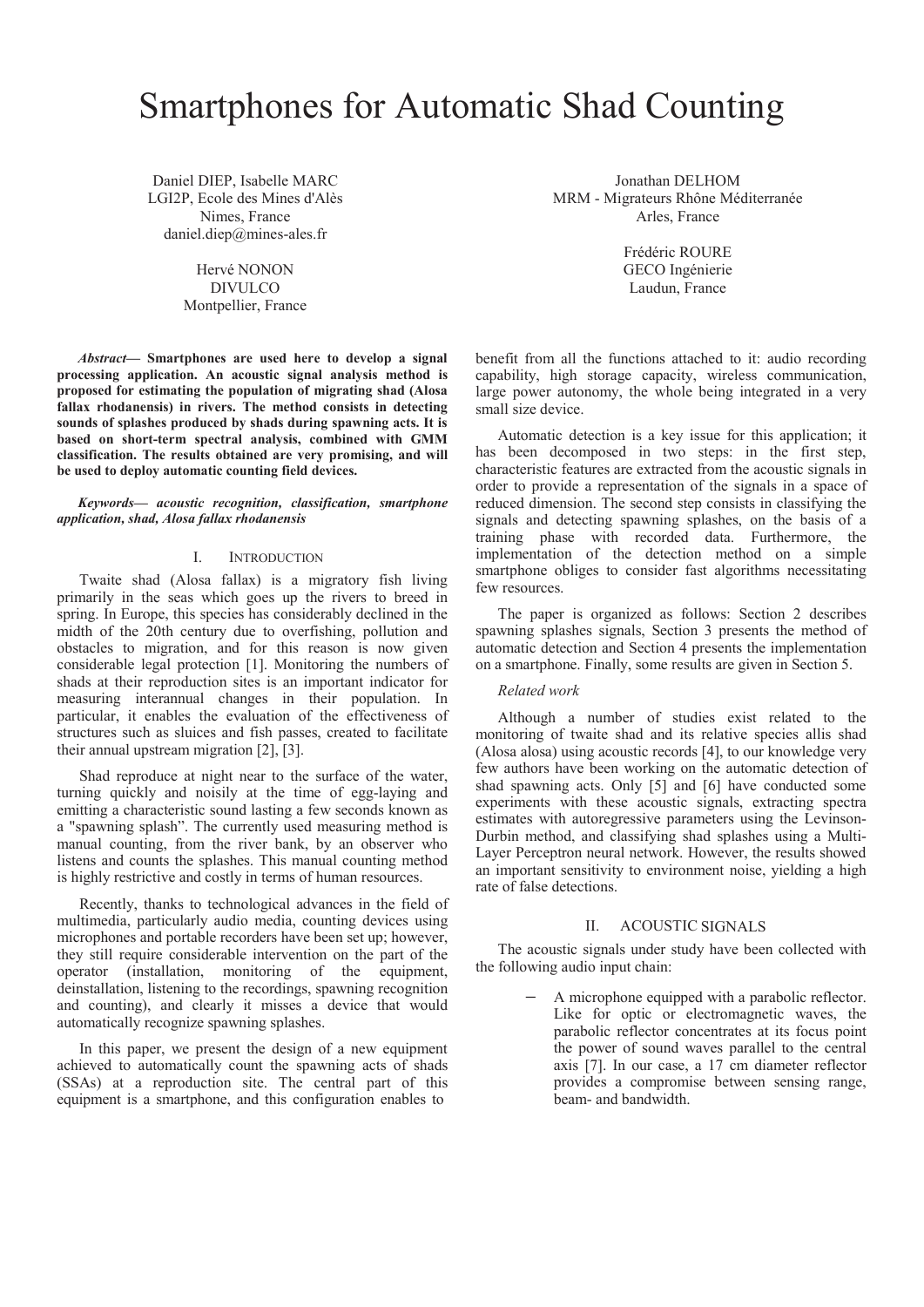− A smartphone (Samsung GT B3750) used as an audio recorder. A sampling rate as high as 44100 Hz was chosen for testing conditions. An additional preamp was inserted in order to adapt the signal level to the smartphone microphone input.

Acoustic signals generated by shad spawning acts (SSA) are particularly difficult to analyze and discriminate: they occur at random in a noisy environment populated by a lot of nocturnal animals; their statistics are non-stationary and the sounds may notably differ from one to the other. Physically, their modeling is complex, although some numerical simulation models [8] are able to reproduce them.

Non-stationarity of the phenomenon within a time window of a few seconds is clearly visible on the spectrogram of Figure 1: the figure a) shows a SSA signal starting at time 0.8 s, and the figure b) represents the evolution of power spectrum versus time. To be valid, a SSA should last at least 2 s.



Fig. 1: a SSA signal a) vs. time, b) time - frequency spectrogram

#### III. AUTOMATIC DETECTION

The method of automatic detection of shad spawning acts comprises an extraction of signal features, followed by an algorithm of classication.

#### *A. Sound database*

Our database was built from 272 records segmented manually, and is composed of sounds sampled at 44.1 KHz, having a duration between 3 s and 10 s, and variable amplitudes (Table I).

TABLE I. SOUND DATABASE

| data set | רו רז<br>SА | non SSA | total |
|----------|-------------|---------|-------|
| training | Эb          | 80      |       |
| test     | ЭU          | 80      |       |

Non SSA signals are all types of environmental sounds encountered during the recordings, such as frog calls, dog barkings, wind, train passings or human voices. Some sounds overlapping with SSAs were also included in the test set.

#### *B. Feature extraction*

Signals were analyzed in the time-frequency domain in order to extract pertinent features. In this work we considered spectrum coefficients calculated on successive time frames of 4096 samples, i.e. 93 ms, corresponding to the granularity observed in Fig. 1, and related to the flapping frequency of caudal fins in water. For each frame, the energy of the signal within the frame has been computed using FFT (Fast Fourier Transform) along 10 spectral bands covering a frequency range from 100 Hz to 5000 Hz on a logarithmic scale. The 10 triangular filters are centered on 100, 274, 485, 742, 1055, 1435, 1899, 2426, 3149, 3984 Hz.

The calculation of spectrum coefficients is straightforward, made by a multiplication in the Fourier domain. The operations are schematized in Figure 2a. Physically, spectrum coefficients would represent the spectral decomposition of intermittent splashes occuring during a SSA.

In comparison, MFCC (Mel Frequency Cepstrum Coefficients) need more computation steps. MFCCs are features commonly used to process acoustic signals such as speech or music. In association with HMM (Hidden Markov Models), they have proven to constitute an efficient tool in the domain of speech recognition [9].

Figure 2b summarizes the sequence of operations composing a MFCC calculation. After signal conditioning with a preemphasis filter and a Hamming window, the FFT spectral transform is filtered by a bank of 42 filters distributed along a Mel scale, filter centers ranging from 133 to 6854 Hz. Finally, 13 MFCC parameters are extracted after a log transform and a DCT (Discrete Cosine Transform). We used for MFCC the same time slices of 93 ms as previously.



Fig. 2: Feature extraction of a) spectrum coefficients, and b) MFCCs

Figure 3 shows the features extracted from the SSA signal presented in Figure 1. The energy per frame has been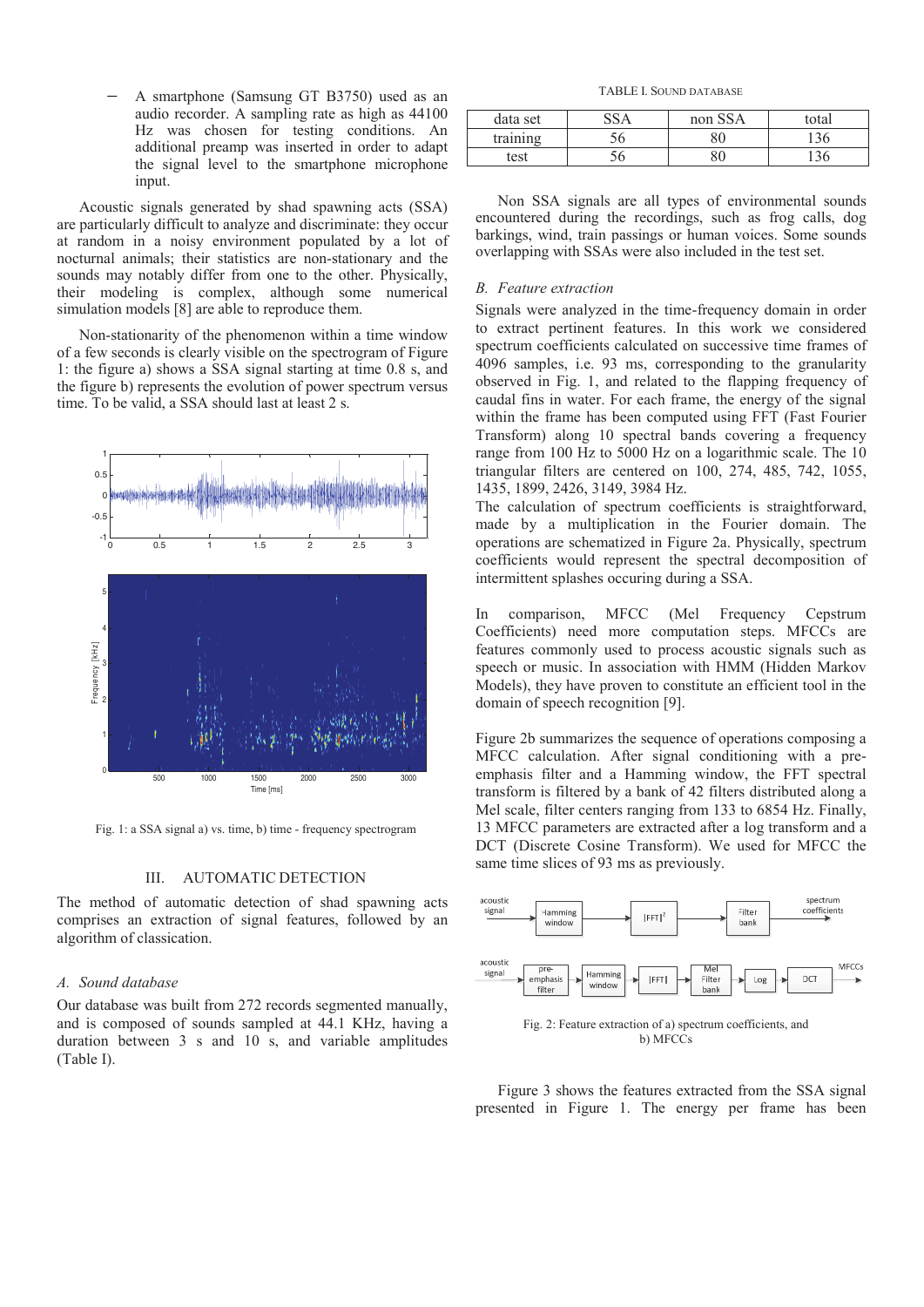calculated using short-time FFT, spectral coefficients and MFCCs are represented versus time on a colored scale of amplitudes.

#### *C. Classification*

Classification of signals in the acoustic domain is covered by a set of statistical methods such as HMM (hidden Markov models), NN (artificial neural networks) or SVM (support vector machines), which are supervised learning models (see e.g. [10] or [11] for an overview). However, the nonstationarity of SSA signals indicates that extracted features evolve in a discontinuous way, feature vectors of a given shape seeming to occur intermittently.



**Fig. 3:** Features extracted from a SSA signal, a) energy, b) spectrum coefficients, c) MFCCs

Therefore, instant features corresponding to time slices cannot be all tagged as being parts of a SSA signal. This particularity led us to orientate the detection issue toward unsupervised learning, i.e. clustering methods. In this domain, the GMM is a well understood statistical model, and presents the advantage of computational efficiency.

The Gaussian Mixture Model (GMM) clustering method assumes that the data are generated by a mixture of probability distributions in which each component represents a different cluster.

Consider a set of *N* points  $(x_1, ..., x_N)$  in  $\mathbb{R}_d$  to be clustered into *K* groups. The data is seen as *N* observations of a ddimensional random vector with density:

$$
\Phi_{\theta}(x) = \sum_{k=1}^{K} \alpha_k \Phi_k(x) \tag{1}
$$

where  $\Phi_k$  is the density of the normal distribution  $N(\mu_k, \Sigma_k)$ and  $\alpha_k$  the weight of this component in the mixture

 $(\sum \alpha_{k} = 1)$ . The parameter  $\theta = (\alpha, \mu, \Sigma)$  defines the model, with  $\alpha = (\alpha_1, \ldots, \alpha_K)$ ,  $\mu = (\mu_1, \ldots, \mu_K)$  and  $\Sigma = (\Sigma_1, \ldots, \Sigma_K)$ .

The Expectation-Maximization or EM algorithm gives a means to estimate the parameters of the model. If we denote  $p_a(\omega_k | x)$  the posterior probability that given  $x_i$  the point belongs to cluster  $\omega_k$ , the EM algorithm maximizes the likelihood function of θ :

$$
L(\theta) = \prod_{k=1}^{K} p_{\theta}(\omega_k \mid x_i)
$$
 (2)

Once clusters have been determined using the EM algorithm, it is simple to obtain a classifier. We associate to each class (SSA /non SSA) the combination of clusters, i.e. the mixture of gaussian densities that provides the highest score, the score being the sum of true positives and false negatives in the confusion matrix. Results of this classification with a varying number of clusters  $N_c$  are reported in Table II, where the score has been expressed as a percentage.

TABLE II. PERCENTAGES OF CORRECT CLASSIFICATION

|              | spectrum coef. |      | <b>MFCCs</b> |      |
|--------------|----------------|------|--------------|------|
| nb. clusters | training       | test | training     | test |
| 2            | 67.6           | 60.3 | 75.0         | 70.6 |
|              | 86.8           | 77.9 | 71.3         | 69.9 |
|              | 89.7           | 82.4 | 83.8         | 77.9 |
| 5            | 91.2           | 85.3 | 88.2         | 89.7 |
|              | 86.8           | 77.9 | 83.8         | 72.1 |
|              | 88.2           | 84.6 | 89.0         | 79.4 |
| 8            | 89.0           | 82.4 | 87.5         | 77.9 |
|              | 90.4           | 88.2 | 85.3         | 75.0 |

We observe that the scores do not progress when  $N_c > 5$ . Spectrum coefficients give generally better results than MFCCs.

As an example, Table III shows the confusion matrix obtained with  $N_c = 5$  and spectrum coefficients on the test set. For this classification, we obtained a True Positive Rate (TPR) of 78.6% and a False Positive Rate (FPR) of 10.0%.

#### IV. A SMARTPHONE IMPLEMENTATION

The target device of our application is a Samsung GT-B7350 Omnia Pro4, a cell phone running Windows Mobile 6.5. According to our needs, we developed the following software functions:

*Handheld recorder:* this application aims at recording and storing all sounds of interest, and to build a database for further analyses. The recorder makes use of the audio functionality of the cell phone and its facility of storage on a SDHC memory card. To reduce the volume of data, a suppression of blanks has also been included.

*SSA detection and counting:* this function implements the automatic detection presented in Section 3, based on spectrum